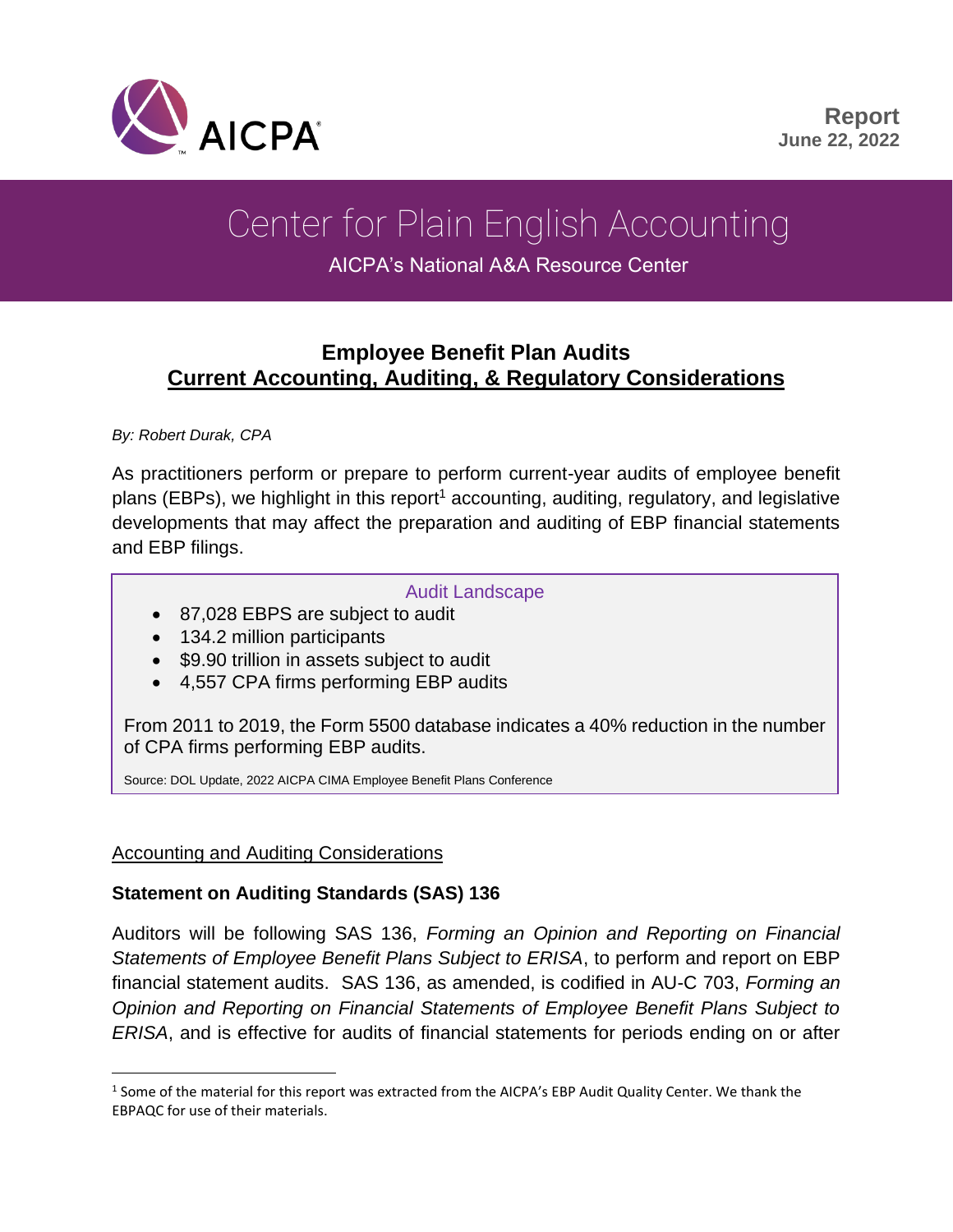December 15, 2021. See our CPEA [report](https://us.aicpa.org/content/dam/aicpa/interestareas/centerforplainenglishaccounting/resources/2022/sas-136-rd.pdf?contentType=secured) on SAS 136 issued in April for an in-depth understanding of SAS 136.

**Practice Note:** SAS 136 was amended by subsequent SASs. As such, auditors should refer to AU-C 703 instead of the originally issued SAS 136 for the most up-to-date requirements. Moreover, auditors should consider all recently effective SASs, including the SAS 134-140 suite of standards, provisions of which are applicable to EBP audits.

SAS 136 particularly impacts limited scope audits. SAS 136 now refers to such audits as an "ERISA section 103(a)(3)(C) audit." ERISA section 103(a)(3)(C) permits plan management to elect to exclude from the audit certain investment information a qualified institution holds and certifies. These were referred to as "limited-scope audits." SAS 136 does not and cannot change anything in ERISA and, therefore, plan management's ability to elect such an audit continues. SAS 136 clarifies what is expected of the auditor, including specific procedures when performing an ERISA section 103(a)(3)(C) audit, and establishes a new form of report.

**Practice Note:** The AICPA issued an EBP industry FAQ, **Employee Benefit Plans** [Industry FAQ with Illustrative Auditor's Reports for Initial Year of Implementation of SAS](https://us.aicpa.org/content/dam/aicpa/interestareas/frc/auditattest/downloadabledocuments/sas-136-illustrations.pdf)  [No. 136, as](https://us.aicpa.org/content/dam/aicpa/interestareas/frc/auditattest/downloadabledocuments/sas-136-illustrations.pdf) Amended, with illustrative auditor's reports for the initial year of implementation of SAS 136, as amended. The FAQ addresses what the auditor's report will look like, whether the auditor is the continuing auditor or a successor auditor.

#### **Form 5500 Accountant's Opinion**

<span id="page-1-0"></span>A number of auditors have asked for clarification about filling out the Accountant's Opinion section of Form 5500. Below are two illustrations<sup>2</sup> of Schedule H, Part III of Form 5500, with helpful guidance related to completing the schedule. As indicated in the illustration, line 3(a) addresses the type of audit opinion issued and line 3(b) addresses the type of audit performed.

<sup>&</sup>lt;sup>2</sup> Excerpted from the "Audit & Accounting Update" presentation delivered by Jennifer Allen (Crowe LLP) and Josie Hammond (RSM US LLP) at the 2022 AICPA CIMA Employee Benefit Plans Conference.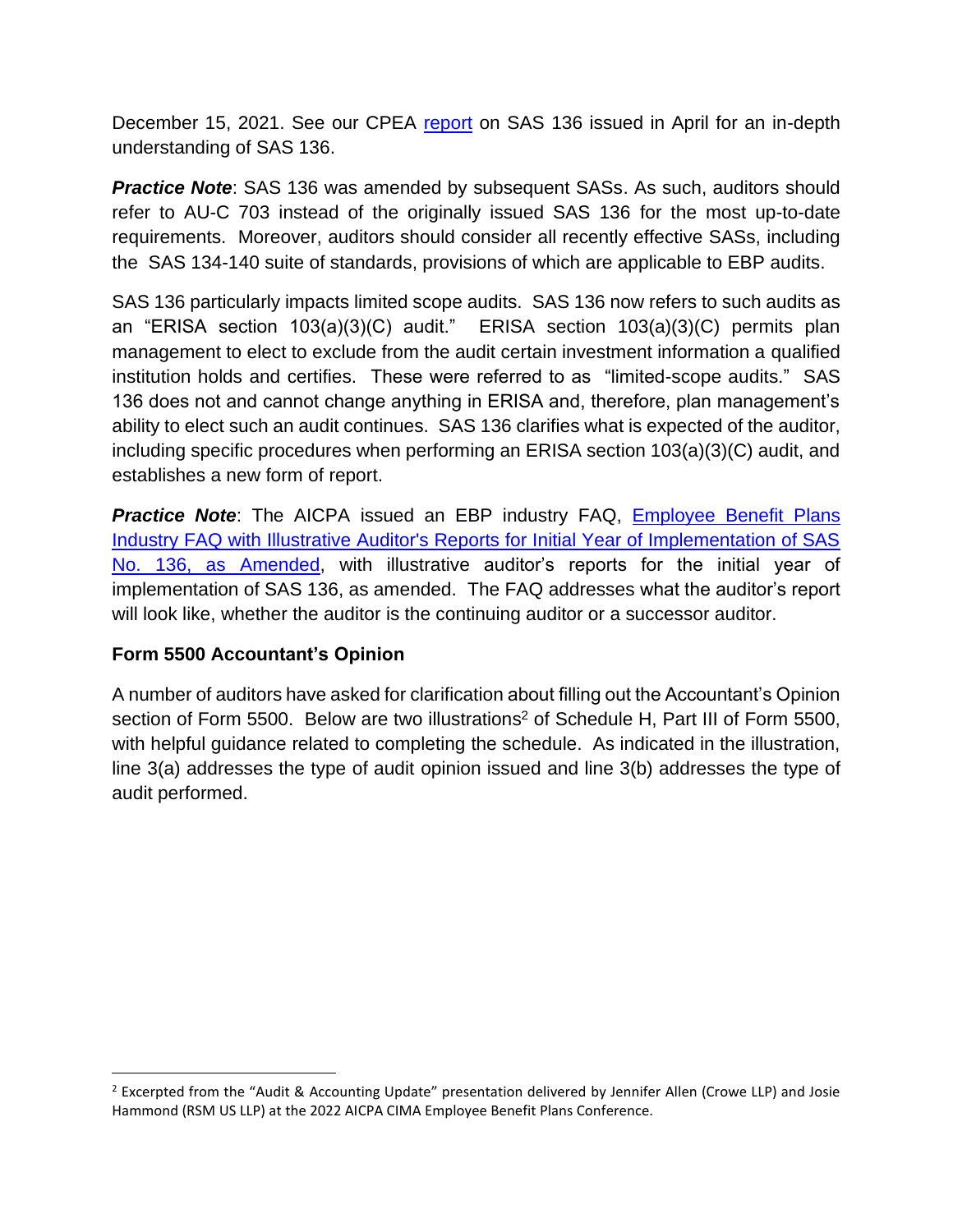# Form 5500 Accountant's Opinion



# Form 5500 Accountant's Opinion - Disclaimers

| <b>SCHEDULE H</b>                                                                                        | <b>Financial Information</b>                                                                                                                                                                                                                                                                                                                                                                                                                                                                                                                                                                           | OMB No. 1210-0110<br>2021<br>This Form is Open to Public<br>Inspection |
|----------------------------------------------------------------------------------------------------------|--------------------------------------------------------------------------------------------------------------------------------------------------------------------------------------------------------------------------------------------------------------------------------------------------------------------------------------------------------------------------------------------------------------------------------------------------------------------------------------------------------------------------------------------------------------------------------------------------------|------------------------------------------------------------------------|
| (Form 5500)<br>Department of the Treasury<br>Internal Revenue Service                                    | This schedule is required to be filed under section 104 of the Employee<br>Retirement Income Security Act of 1974 (ERISA), and section 6058(a) of the<br>Internal Revenue Code (the Code).                                                                                                                                                                                                                                                                                                                                                                                                             |                                                                        |
| Department of Labor<br>Employee Benefits Security Administration<br>Pension Benefit Guaranty Corporation | File as an attachment to Form 5500.                                                                                                                                                                                                                                                                                                                                                                                                                                                                                                                                                                    |                                                                        |
| Part III<br><b>Accountant's Opinion</b>                                                                  |                                                                                                                                                                                                                                                                                                                                                                                                                                                                                                                                                                                                        |                                                                        |
| attached.                                                                                                | 3 Complete lines 3a through 3c if the opinion of an independent qualified public accountant is attached to this Form 5500. Complete line 3d if an opinion is not                                                                                                                                                                                                                                                                                                                                                                                                                                       |                                                                        |
| Unmodified<br>(1)                                                                                        | a The attached opinion of an independent qualified public accountant for this plan is (see instructions):<br>$(3)$ / Disclaimer<br>(2) Qualified<br>(4) Adverse<br><b>b</b> Check the appropriate box(es) to indicate whether the <b>QPA</b> performed an ERISA section 103(a)(3)(C) audit. Check both boxes (1) and (2) if the audit was<br>performed pursuant to both 29 CFR 2520.103-8 and 20 CFR 2520.103-12(d). Check box (3) if pursuant to neither.<br>(1) DOL Regulation 2520.103-8 (2) DOL Regulation 2520.103-12(d) (3) neither DOL Regulation 2520.103-8 nor DOL Regulation 2520.103-12(d). |                                                                        |
| Select either:<br>3b(1) for ERISA Section<br>$103(a)(3)(C)$ or<br>3b(3) for non-Section<br>103(a)(3)(C)  | Disclaimers were and expected to continue to be common for<br>403(b) plan due to records issues associated with beginning of<br>year balances or exclusion of certain contracts under the DOL<br>FAB 2009-02                                                                                                                                                                                                                                                                                                                                                                                           |                                                                        |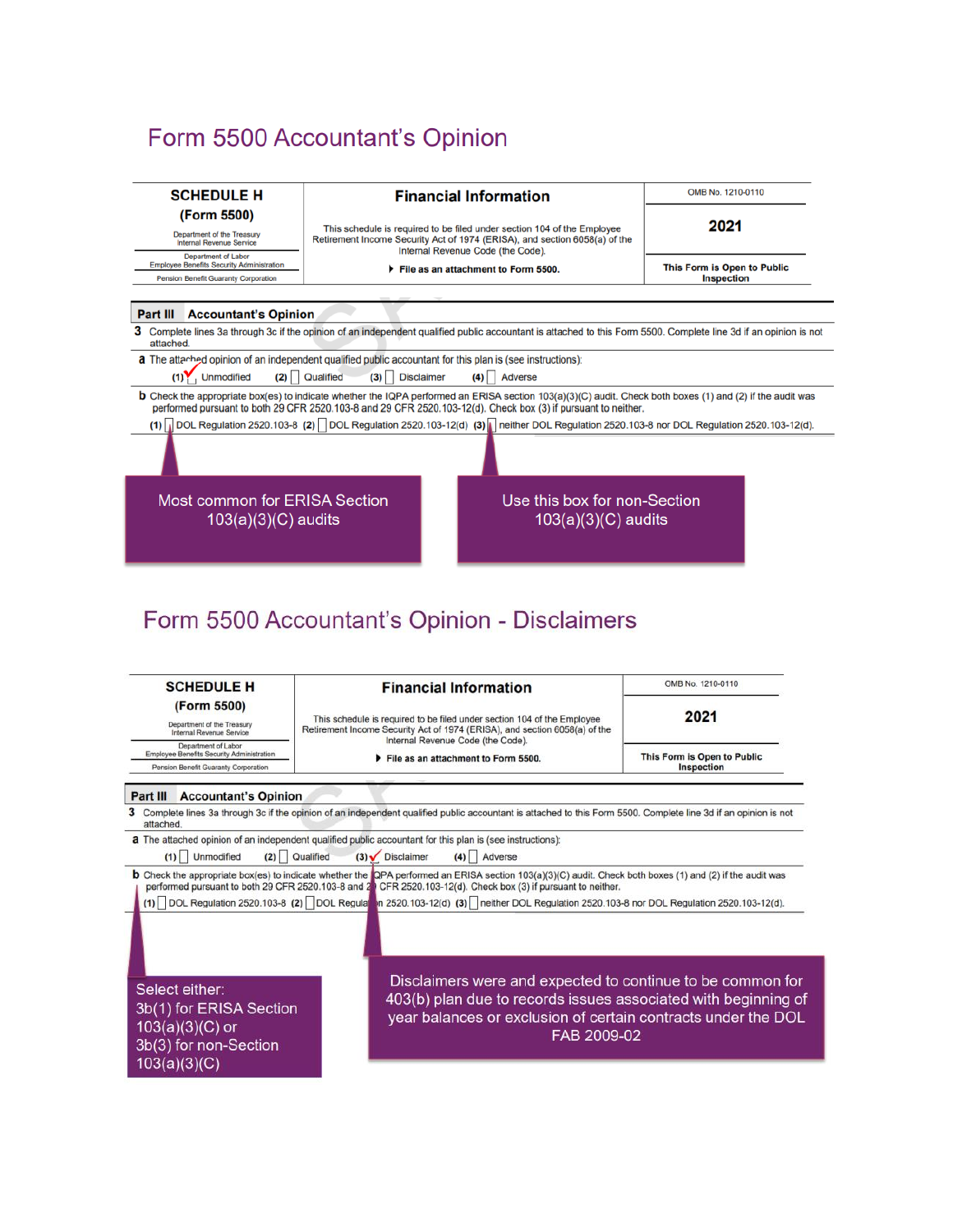#### **AICPA EBP Guide Changes**

The latest edition of the AICPA's EBP Audit and Accounting Guide (EBP Guide) is dated August 1, 2021 and contains a number of changes from the last edition. The EBP Guide includes the new performance and reporting requirements of AU-C 703 and contains other enhancements. The EBP Guide chapters have been renumbered as indicated in the following table<sup>[2](#page-1-0)</sup>:

|                         | $2021$ Chapter #2020 Guide Chapter # | <b>Chapter Name (2021 guide)</b>                       |
|-------------------------|--------------------------------------|--------------------------------------------------------|
| Preface                 |                                      | Preface                                                |
|                         |                                      | <b>Introduction and Background</b>                     |
|                         |                                      | Planning and General Auditing Considerations           |
|                         |                                      | <b>Audit Risk Assessment</b>                           |
| $\overline{\mathsf{A}}$ |                                      | <b>Internal Control</b>                                |
|                         | 5A                                   | <b>Defined Contribution Retirement Plans</b>           |
| 6                       | 5Β                                   | Employee Stock Ownership Plans                         |
|                         |                                      | <b>Defined Benefit Pension Plans</b>                   |
| 8                       |                                      | Health and Welfare Benefit Plans                       |
|                         | New                                  | Multiemployer Plans                                    |
| 10                      |                                      | Reserved                                               |
| $\overline{11}$         |                                      | Investments                                            |
| $\overline{12}$         |                                      | Plan Tax Status                                        |
| 13                      | 10                                   | Concluding the Audit and Other Auditing Considerations |
| 14                      |                                      | The Auditor Reports                                    |

*Renumbered AICPA EBP Guide – August 01, 2021*

Chapter 14 of the EBP Guide includes numerous example auditor's reports for non-Section 103(a)(3)(C) audits and ERISA Section 103(a)(3)(C) audits, for various types of ERISA plans.

Other important changes to the EBP Guide include:

- A new chapter and appendix related to multiemployer benefit plans accounting and auditing (chapter 9), including:
	- o Determining the audit strategy and describing relevant assertions when auditing multiemployer plans, including apprenticeship plans
	- o Examples of the more common identified risks of material misstatement at the relevant assertion level and example audit procedures responsive to the identified risks of material misstatement
	- o Relevance of participant census data and testing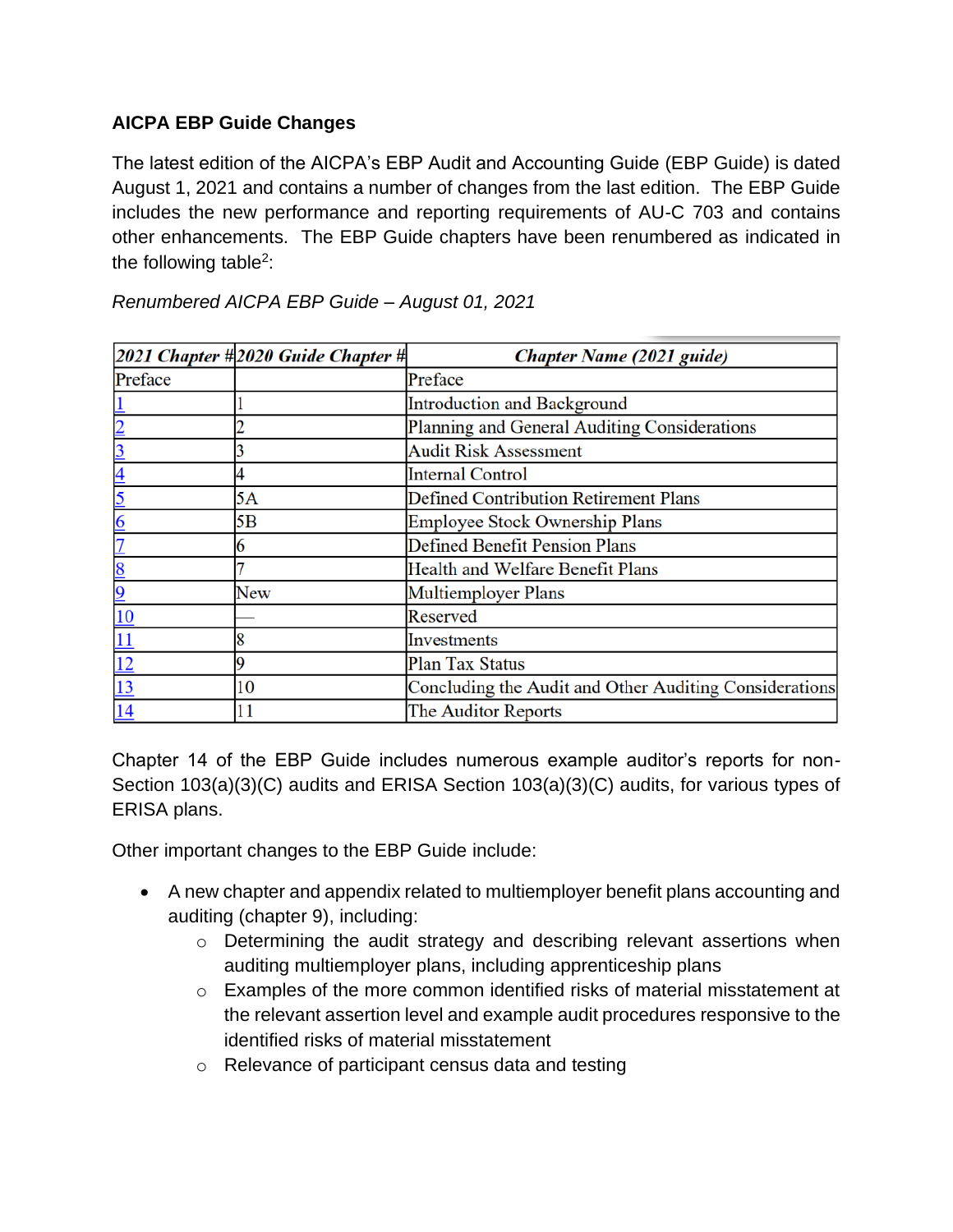- As indicated in paragraph 9.219, the plan auditor needs to evaluate whether an adequate number of participating employers are tested each year to provide the auditor with sufficient appropriate audit evidence relating to the completeness and accuracy of participant census data and contributions
- o Using the work of internal auditors or others related to payroll compliance audits, and considering the adequacy of the payroll compliance audit function
	- As indicated in paragraph 9.241, it is not enough to just review a summary of the results of the payroll audits -- Reperformance of some of the body of work of the payroll compliance audit function that the plan auditor intends to use in obtaining audit evidence is required
- o Unique audit considerations such as dual-purpose assets used in operations, funded status of the plan, reciprocity agreements and withdrawal liabilities
- o The Financial Reporting Executive Committee (FinREC) recommended accounting, reporting, or disclosure treatment of transactions or events applicable to multiemployer benefit plans
- $\circ$  Examples of multiemployer defined benefit pension plan, health and welfare plan, and apprenticeship plan financial statements
- Guidance on the applicability of FASB ASC 606, *Revenue from Contracts with Customers,* to EBPs -- A table of typical income (cash inflow) streams in an EBP with considerations for determining whether the income streams are subject to the guidance on FASB ASC 606 (Exhibit A-4)

#### **FASB ASC 606 Applicability to EBPs**

FinREC clarified in the EBP Guide that employees (plan participants) and employers (plan sponsors), regardless of plan type, are not considered customers as defined by FASB ASC 606, because neither obtains goods or services that are an output of the entity's ordinary activities in exchange for the contribution. Rather, employee and employer contributions to defined contribution retirement and defined benefit pension plans are similar to deposits held for the benefit of the participant, and the plan acts as the vehicle for plan investments. As such, FinREC believes that contributions are not considered revenue to a plan (EBP Guide, par. 2.159)

FinREC also indicated that in multiemployer plans, a collective bargaining agreement is not considered a contract between the plan and the plan participants but, rather, is a contract between the employer and the union. However, in some more limited situations, multiemployer plans may enter into contracts with plan participants. For example, when plan participants receive goods or services from the plan (such as books or tuition) and the participant pays the plan for those goods or services. In such instances, the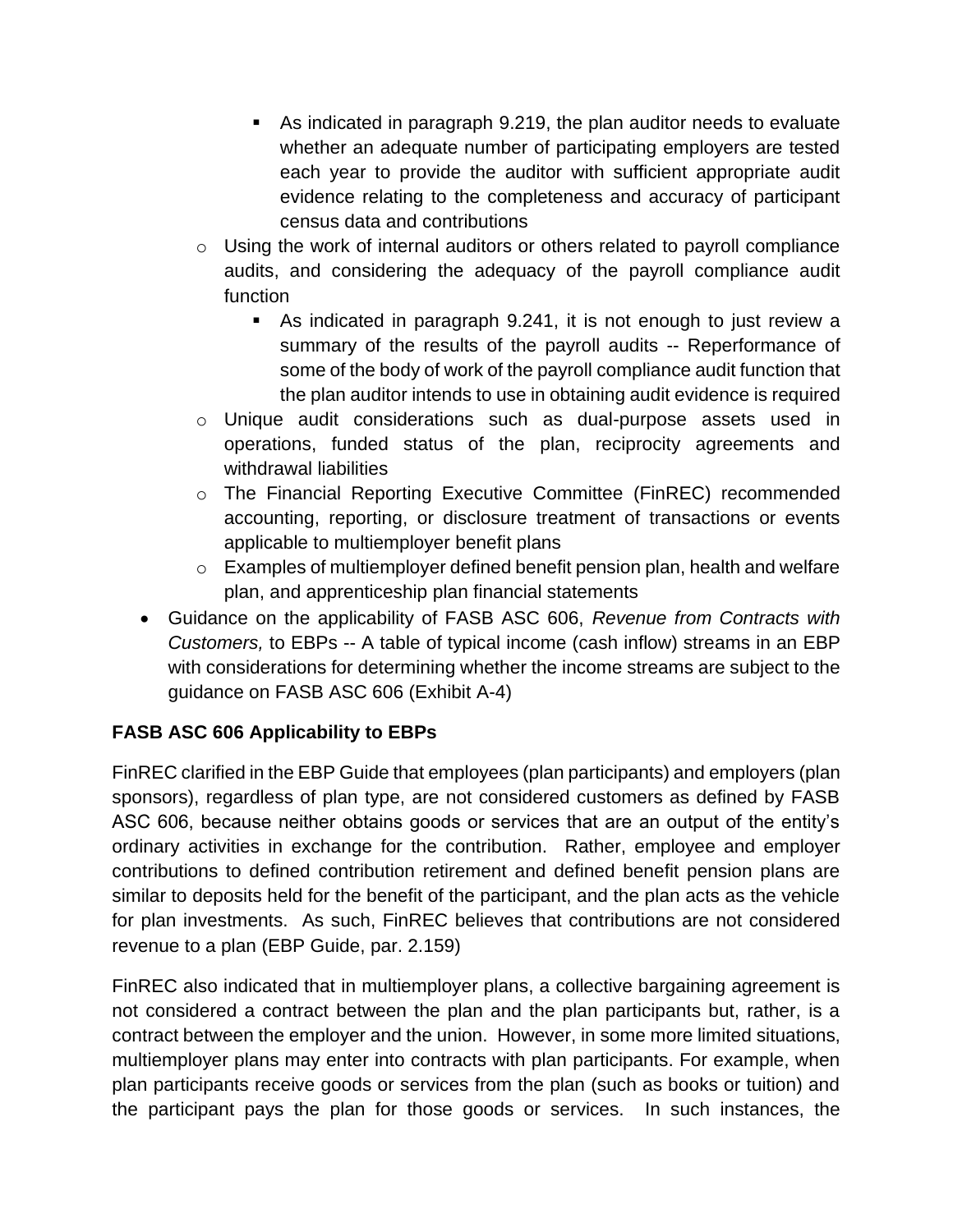transaction is considered a contract with the customer (within the scope of FASB ASC 606) between the plan and the participant, to the extent that the criteria in paragraphs 1 and 4 of FASB ASC 606-10-25 are met.

Exhibit A4 of the EBP Guide includes examples of typical cash inflow streams in an EBP with considerations for FinREC's determination of whether the streams are subject to the guidance in FASB ASC 606. The Exhibit indicates that investment income, contributions, revenue sharing, and grants, among other items, are not subject to the guidance in FASB ASC 606.

#### **ASU 2018-14**

The amendments in ASU 2018-14, *Compensation—Retirement Benefits—Defined Benefit Plans—General (Subtopic 715-20): Disclosure Framework—Changes to the Disclosure Requirements for Defined Benefit Plans*, are effective for fiscal years ending after December 15, 2020, for public business entities and for fiscal years ending after December 15, 2021, for all other entities. The amendments in ASU 2018-14 remove disclosures that no longer are considered cost beneficial, clarify the specific requirements of disclosures, and add disclosure requirements identified as relevant for employers that sponsor defined benefit pension or other postretirement plans.

#### Regulatory and Legislative Considerations

#### **2021 Form 5500 Changes**

Changes to the 2021 Form 5500 have been made to address reporting aggregate account balance information by employer for defined contribution multiple employer pension plans, pooled employer plans, retroactively adopted plans permitted by the Setting Every Community Up for Retirement Enhancement (SECURE) Act, administrative penalties, and revisions to Schedules MB and SB. For details on the changes, see the "Changes to Note" section of the [2021 instructions.](https://www.dol.gov/sites/dolgov/files/EBSA/employers-and-advisers/plan-administration-and-compliance/reporting-and-filing/form-5500/2021-instructions.pdf)

#### **401(k) and Profit-sharing Plan Contribution Limits**

For 2021, the limit on employee elective deferrals is \$19,500. If permitted by the plan, participants age 50 or over at the end of the calendar year can also make catch-up contributions of up to \$6,500 in 2021. For 2021, compensation limits for contributions are \$290,000.

#### **New Mortality Tables and Scales**

The Society of Actuaries' Retirement Plans Experience Committee (SOA RPEC) released in October 2021 its [Mortality Improvement Scale MP-2021.](https://www.soa.org/globalassets/assets/files/resources/experience-studies/2021/2021-mp-scale-report.pdf) The report reflects one additional year of historical population data for 2019. The Scale MP-2021 mortality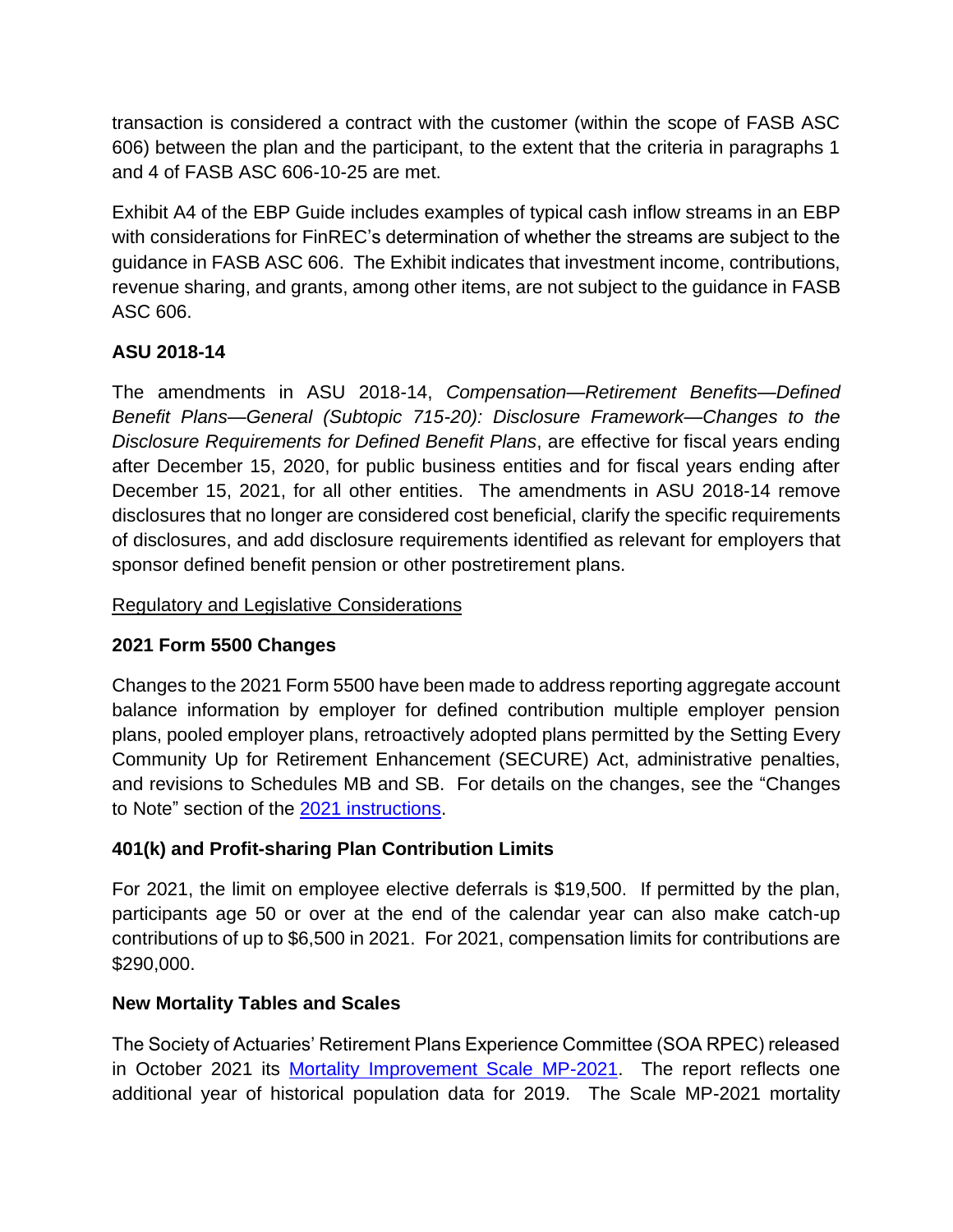improvement rates presented are slightly higher than the corresponding Scale MP-2020 rates.

The MP-2021 projection scale is based upon historical mortality information through calendar year 2019, before the COVID-19 pandemic. Accordingly, MP-2021 does not reflect any historical or potential future effects of COVID-19.

U.S. generally accepted accounting principles (U.S. GAAP) require the use of a mortality assumption that reflects the best estimate of the EBP's future experience for purposes of estimating the EBP's obligation as of the current measurement date (that is, the date at which the obligation is presented in the financial statements. Accordingly, auditors should be aware of the absence of COVID-related adjustments to the MP-2021 projection scale.

As indicated in the MP-2021 report, there remains a good deal of uncertainty within the actuarial community and more broadly about the near and long-term effects of COVID-19. The Committee decided that it would be best if the effects, if any, of COVID-19 on future mortality improvement for a particular pension population were an assumption chosen by individual practitioners. To facilitate this, the MIM-2021 Application Tool includes a COVID-19 adjustment section so that users could more easily incorporate their COVID-19 adjustments into a projection scale.

AICPA Technical Questions and Answers TIS 3700.01, *Effect of New Mortality Tables on Nongovernmental Employee Benefit Plans (EBPs) and Nongovernmental Entities That Sponsor EBPs*, discusses the effect of new mortality tables on nongovernmental EBPs and nongovernmental entities that sponsor plans. Click [here](https://www.aicpa.org/resources/download/aicpa-technical-questions-and-answers-at-your-fingertips) to access the AICPA TQAs.

#### **ARPA Defined Benefit Pension Plan Guidance**

The American Rescue Plan Act of 2021 (ARPA) provides further funding relief for single employer pension plans in the form of interest rate stabilization and lengthening the period for amortizing funding shortfalls. Specifically, ARPA:

- Extends the 7-year amortization period for funding shortfalls to a 15-year period
- Extends interest rate stabilization rules that were set for phase-out starting in 2021 and modified the interest rate floor and corridor.

[IRS Notice 2021-48,](https://www.irs.gov/pub/irs-drop/n-21-48.pdf) *Guidance on Single-Employer Defined Benefit Pension Plan Funding Changes under the American Rescue Plan Act of 2021*, includes guidance on the changes to the funding rules.

The impact of ARPA affects each plan differently; however, most plan sponsors will see reductions in the minimum required contributions calculated under prior law. If a plan sponsor amends a previously filed Form 5500, auditors will want to consider how the amended Form 5500 may affect subsequent audited financial statements and the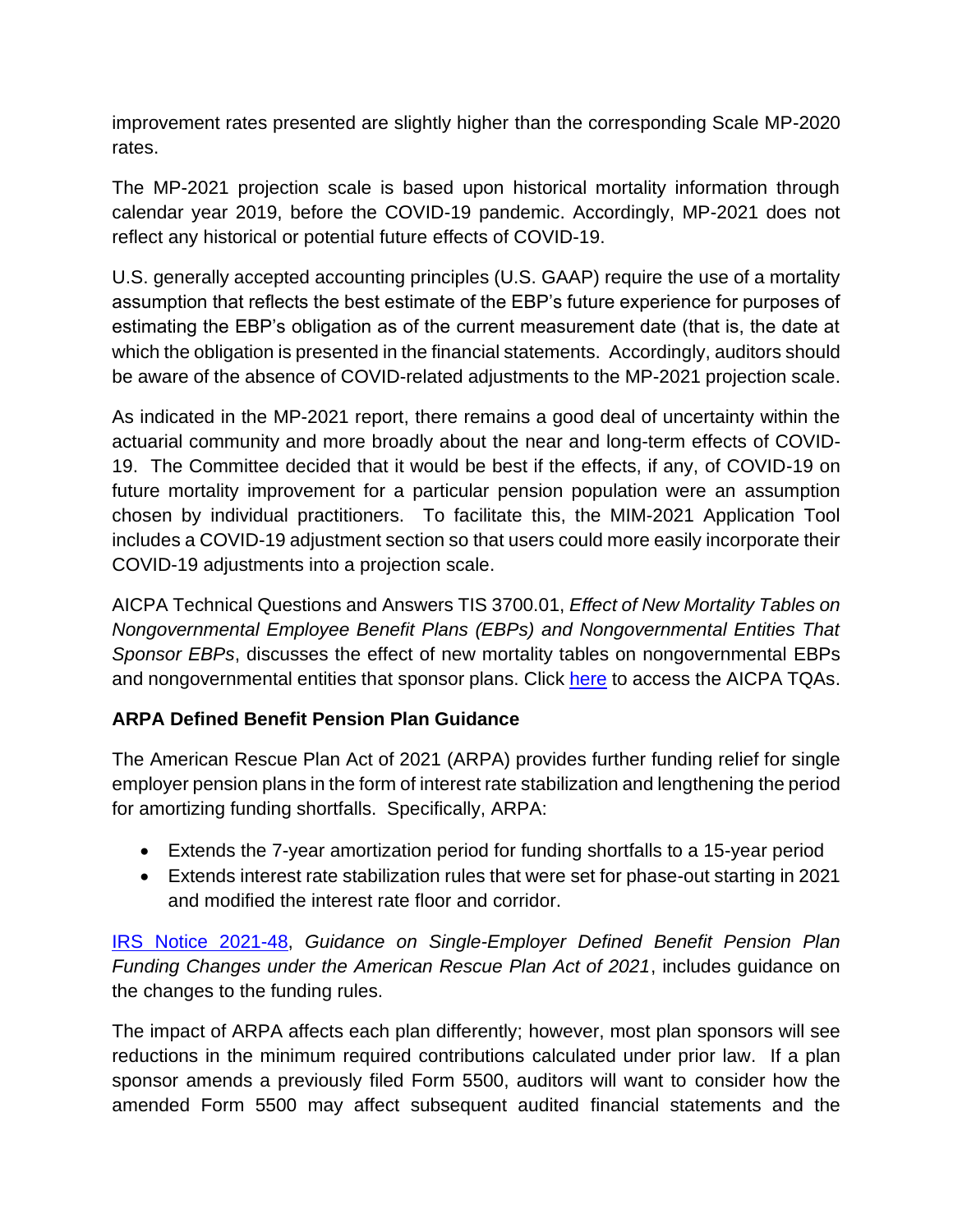auditor's report. In addition, the plan auditor will want to discuss with plan management how amendments made by ARPA may affect the plan's minimum required contribution for each plan year that will be reported in the plan financial statements and the Form 5500 (Schedule H, Financial Information and Schedule SB, Single Employer Defined Benefit Plan Actuarial Information). ARPA also provides various types of relief to multiemployer pension plans.

#### **SECURE Act and CARES Act**

The SECURE Act (effective 1/1/20) and the Coronavirus Aid, Relief, and Economic Security (CARES) Act (effective 3/27/20) contain numerous provisions affecting EBPs. The provisions are not mandatory and, if adopted, plan amendments are required. Generally, the deadline for adopting any plan amendments is the last day of the first plan year beginning on or after January 1, 2022. The amendments can be retroactively adopted.

*Practice Note: Because SECURE Act and CARES Act provisions may be implemented* before amending the plan instrument, auditors should inquire whether any such provisions were implemented during the year that are not yet reflected in the plan instrument.

SECURE Act provisions that may be voluntarily adopted and require the plan to be amended include:

- Increasing the cap on payroll contributions from 10 percent to 15 percent for automatic-enrollment safe harbor plans (section 102)
- Allowing long-term part-time workers to participate in 401(k) plans (except in the case of collectively bargained plans) (section 112) (Note that the SECURE Act requires certain long-term, part-time employees to be given the opportunity to make salary deferrals to a 401(k) plan (i.e., not voluntary for certain employees)
- Allowing in-service withdrawals for childbirth and adoption expenses (section 113)
- Allowing retirees to delay taking required minimum distributions (RMDs) until age 72, up from the current age of 70 1/2, for participants in 401(k) and other definedcontribution plans, defined benefit pension plans (section 114)

CARES Act provisions that may be voluntarily adopted and require the plan to be amended include:

• Allowing participants to take a coronavirus-related distribution (CRD) of up to \$100,000 (not to exceed the participant's account balance) from their retirement plan without a 10% early withdrawal penalty -- Eligible distributions can be taken up to December 31, 2020 -- CRDs may be repaid within three years -- The plan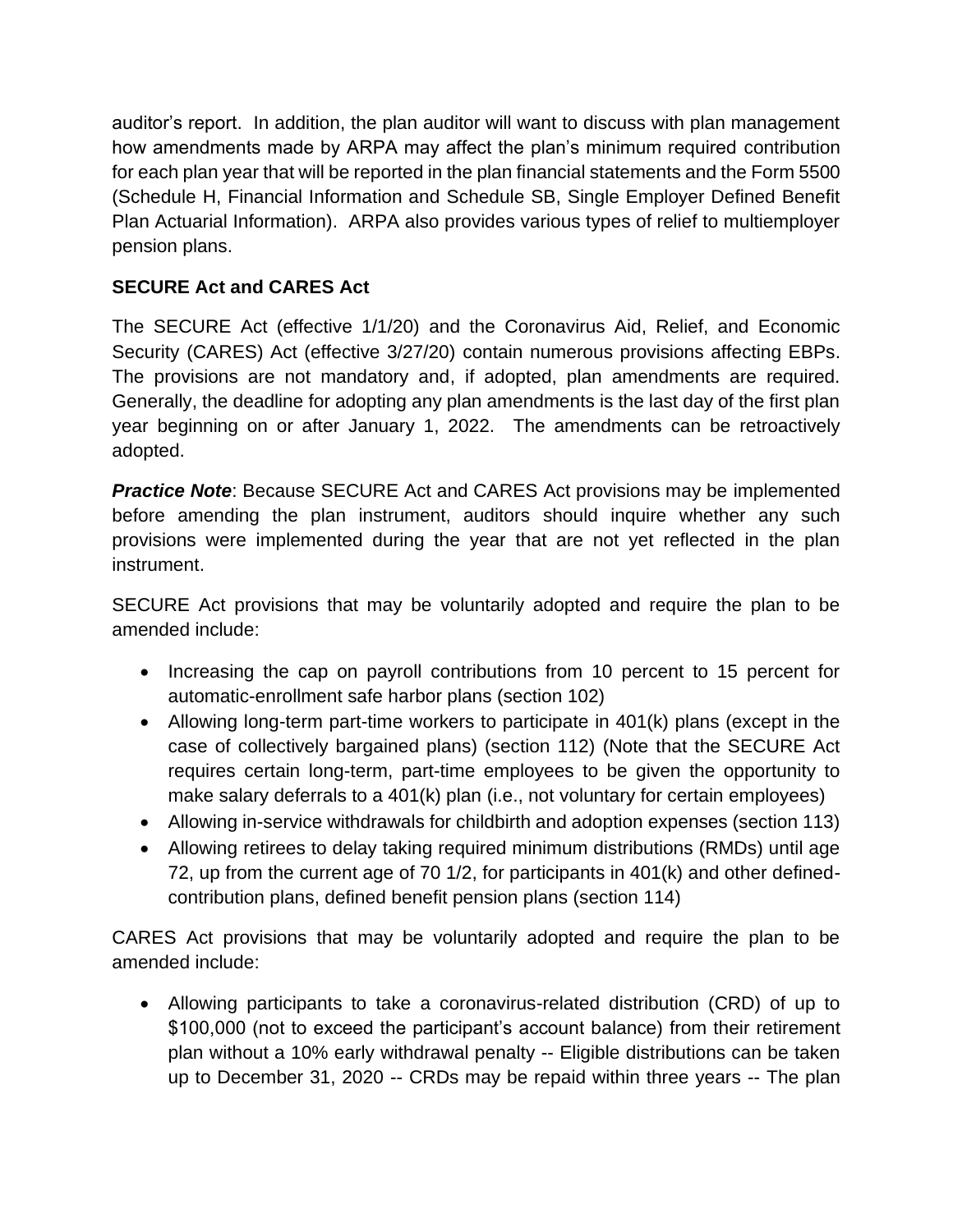management may rely on an employee's certification that the employee satisfies the conditions for a CRD (section 2202 -- Special rules for use of retirement funds)

- Allowing participants to borrow up to \$100,000 from qualified plans an increase from \$50,000 previously allowed under Internal Revenue Code section 72(p) – for loans made from March 27, 2020 through September 22, 2020, and repayment can be delayed (section 2202. Special rules for use of retirement funds)
- Allowing suspension of loan payment due March 27, 2020 through December 31, 2020 for up to one year (section 2202(b)(2))
- Allowing suspension of 2020 required minimum distributions (section 2203).

## **IRS Revenue Procedure 2021-30**

IRS [revenue procedure 2021-30](https://www.irs.gov/pub/irs-drop/rp-21-30.pdf) updates the Employee Plans Compliance Resolution System (EPCRS). EPCRS permits any plan sponsor of a retirement plan to correct plan failures. The IRS made significant changes and revisions to EPCRS that may be beneficial to plan sponsors, participants, and the retirement plan community.

## **Missing or Nonresponsive Participants**

The U.S. Department of Labor's (DOL's) Employee Benefits Security Administration (EBSA) announced new guidance to help plan fiduciaries meet their obligations under ERISA to locate and distribute retirement benefits to missing or nonresponsive participants of defined benefit and defined contribution plans. The guidance includes:

- [Best Practices for Pension Plans](https://www.dol.gov/agencies/ebsa/employers-and-advisers/plan-administration-and-compliance/retirement/missing-participants-guidance/best-practices-for-pension-plans) describes best practices that fiduciaries of retirement plans, such as 401(k) plans, should consider to help reduce missing participant issues and ensure that plan participants receive promised benefits when they reach retirement age
- Compliance Assistance Release 2021-01 outlines the general investigative approach that will guide all EBSA's Regional Offices under the Terminated Vested Participants Project and facilitate voluntary compliance efforts by plan fiduciaries
- Field Assistance Bulletin 2021-01 authorizes, as a matter of enforcement policy, plan fiduciaries of terminating defined contribution plans use of the PBGC missing participant program for missing or nonresponsive participant's account balances

Auditors may wish to share these resources with plan clients.

# **DOL Audit Quality Study**

The DOL EBSA Office of the Chief Accountant (OCA) is conducting a study to assess the quality of audit work performed by independent qualified public accountants (IQPAs) with respect to financial statement audits of EBPs covered under ERISA for the 2020 Form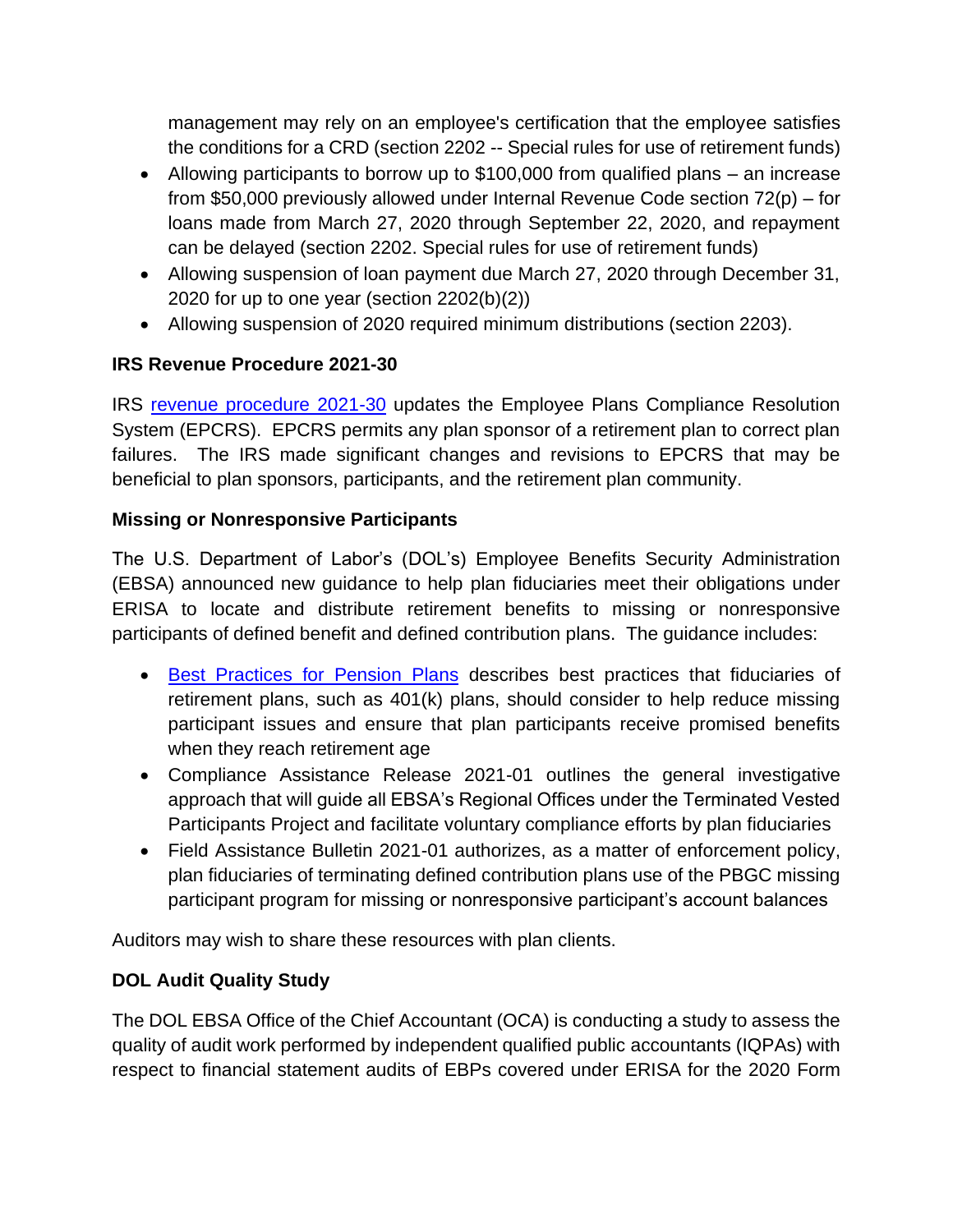5500 filing year (plan years beginning in 2020). This includes calendar year 2020 filings filed on extension by October 15, 2021.

There have been four previous audit quality studies:

- 1988 23% of audits had deficiencies
- 1995 19% of audits had deficiencies
- 2004 33% of audits had deficiencies
- 2014 39% of audits had deficiencies

As the results of the studies indicate, EBP audit quality has worsened over the years.

The DOL is deliberately conducting the current study before the implementation of SAS 136, to establish a pre-SAS 136 quality baseline.

If selected for review, the IQPA firm will be asked to provide the EBSA OCA with a full set of audit workpapers supporting the audit containing all documentation, including workpapers kept in other related files (DOL will not permit supplemental submissions). Auditors are encouraged to adequately document their audits as a record of auditing procedures applied, evidence obtained, and conclusions reached by the auditor in the engagement.

#### **Plan Investments in Cryptocurrencies**

The DOL ESBA issued Compliance Assistance Release No. 2022-01, which cautions plan fiduciaries to exercise extreme care before they consider adding a cryptocurrency option to a 401(k) plan's investment menu for plan participants. The DOL has serious concerns about the prudence of a fiduciary's decision to expose a 401(k) plan's participants to direct investments in cryptocurrencies, or other products, where value is tied to cryptocurrencies. These investments present significant risks and challenges to participants' retirement accounts, including significant risks of fraud, theft, and loss.

EBSA expects to conduct an investigative program aimed at plans that offer participant investments in cryptocurrencies and related products, and to take appropriate action to protect the interests of plan participants and beneficiaries with respect to these investments. The plan fiduciaries responsible for overseeing such investment options or allowing such investments through brokerage windows should expect to be questioned about how they can square their actions with duties of prudence and loyalty in light of the risks described above.

#### **DOL Cybersecurity Guidance**

On April 14, 2021, the DOL issued [guidance](https://www.dol.gov/newsroom/releases/ebsa/ebsa20210414) for plan sponsors, plan fiduciaries, record keepers, and plan participants on best practices for maintaining cybersecurity. For more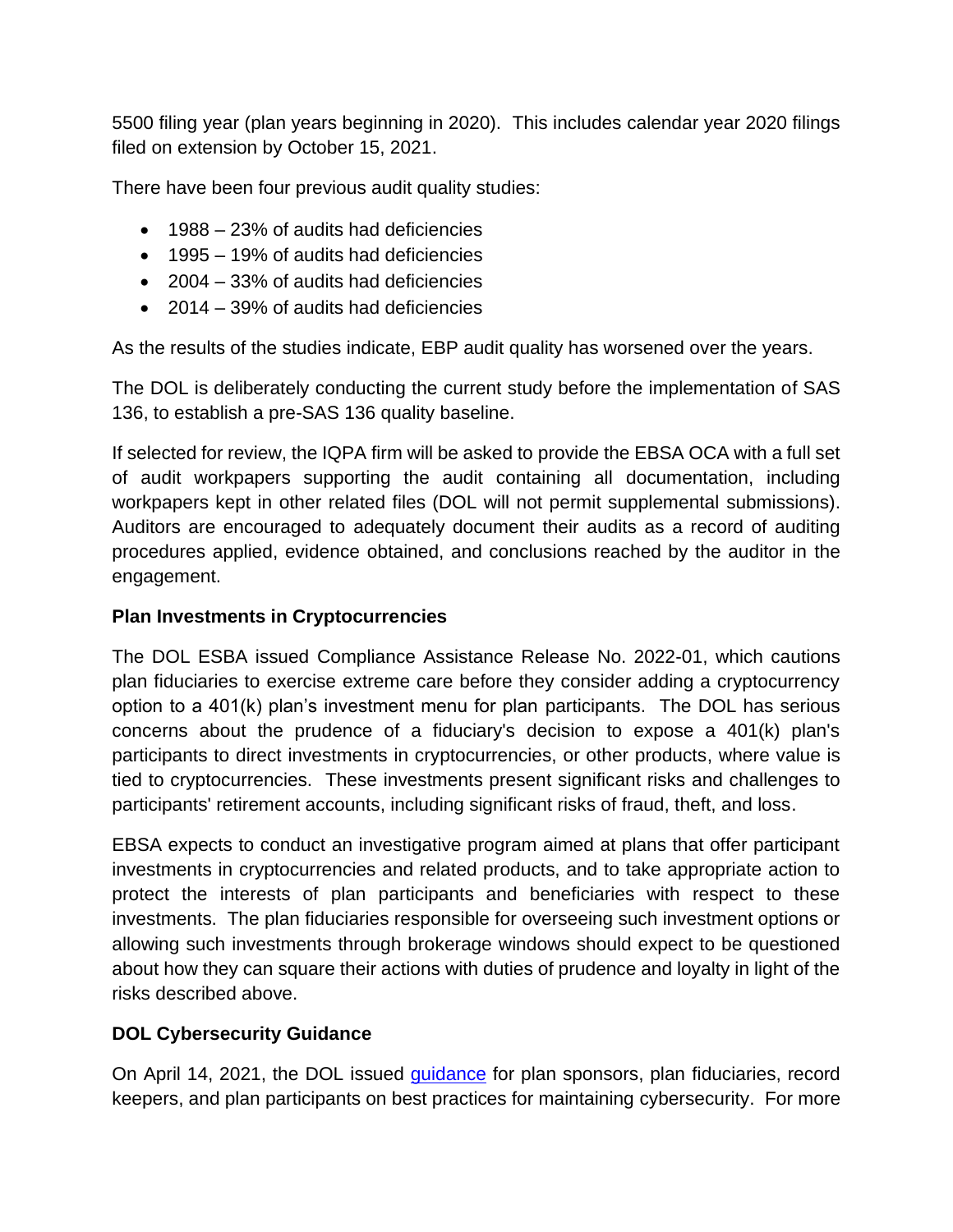information about that guidance and information about an auditors' responsibilities related to cybersecurity risks, see our CPEA [report](https://us.aicpa.org/content/dam/aicpa/interestareas/centerforplainenglishaccounting/resources/2021/56175896-cyber-bd-final.pdf?contentType=secured) on the topic issued in July 2021.

#### **EBSA Disaster Relief Notice 2020-01**

As a reminder, **ESBA Disaster Relief Notice 2020-01** is still in effect. The DOL will not take enforcement action for participant payments and withholdings not made within prescribed timeframes, if the plan administrator determines the delay was caused solely on the basis of a failure attributable to the COVID 19 outbreak. In these circumstances, the amounts do not need to be reported on Form 5500, Schedule H, line 4a, or on the Supplemental Schedule of Delinquent Participant Contributions. This applies during the "national emergency" due to COVID 19. The "national emergency" was extended beyond March 1, 2022 by President Biden.

#### **Pooled Plan Providers**

The SECURE Act allows for a new pooled employer plan (PEP), a type of 401(k) multiple employer plan in which unrelated employers may participate and which is established by a pooled plan provider (PPP). Plans that satisfy the PEP requirements are characterized as open multiple employer plans and are treated as a single plan for purposes of satisfying the requirements of ERISA. The PPP is responsible for the fiduciary and administrative duties related to the PEP. Each participating employer in a PEP is treated as the plan sponsor with respect to the portion of the plan attributable to employees of such employer (or beneficiaries of such employees). PPPs are required to register with the DOL using a new form–EBSA Form PR (Pooled Plan Provider Registration) and were permitted to begin operating on January 1, 2021. Plans established in 2021 that do not meet the exemption rules will require an audit in 2022.

Clients and auditors may have questions regarding PEP audit engagement acceptance and independence. The AICPA Professional Ethics staff updated the [Frequently Asked](https://us.aicpa.org/content/dam/aicpa/interestareas/professionalethics/resources/tools/downloadabledocuments/faqs-application-independence-rules-affiliates-of-employee-benefit-plans.pdf)  [Questions: Application of the independence rules to affiliates of employee benefit plans](https://us.aicpa.org/content/dam/aicpa/interestareas/professionalethics/resources/tools/downloadabledocuments/faqs-application-independence-rules-affiliates-of-employee-benefit-plans.pdf) concluding that a PPP is an affiliate of a PEP (and vice-versa). Participating employers would not be considered an affiliate of the PEP. However, if a firm auditing the PEP is providing non-attest services to a participating employer, the firm would need to consider the threats and safeguards to independence under the AICPA Conceptual Framework for Independence.

#### **Defined Contribution Group (DCG) Reporting Arrangements**

Section 202 of the SECURE Act created a group of plans arrangement, which is now known as a defined contribution group (DCG) reporting arrangement. Per the SECURE Act, these arrangements are individual account plans or defined contribution plans that have the same trustee, the same named fiduciary(ies), the same administrator, plan years